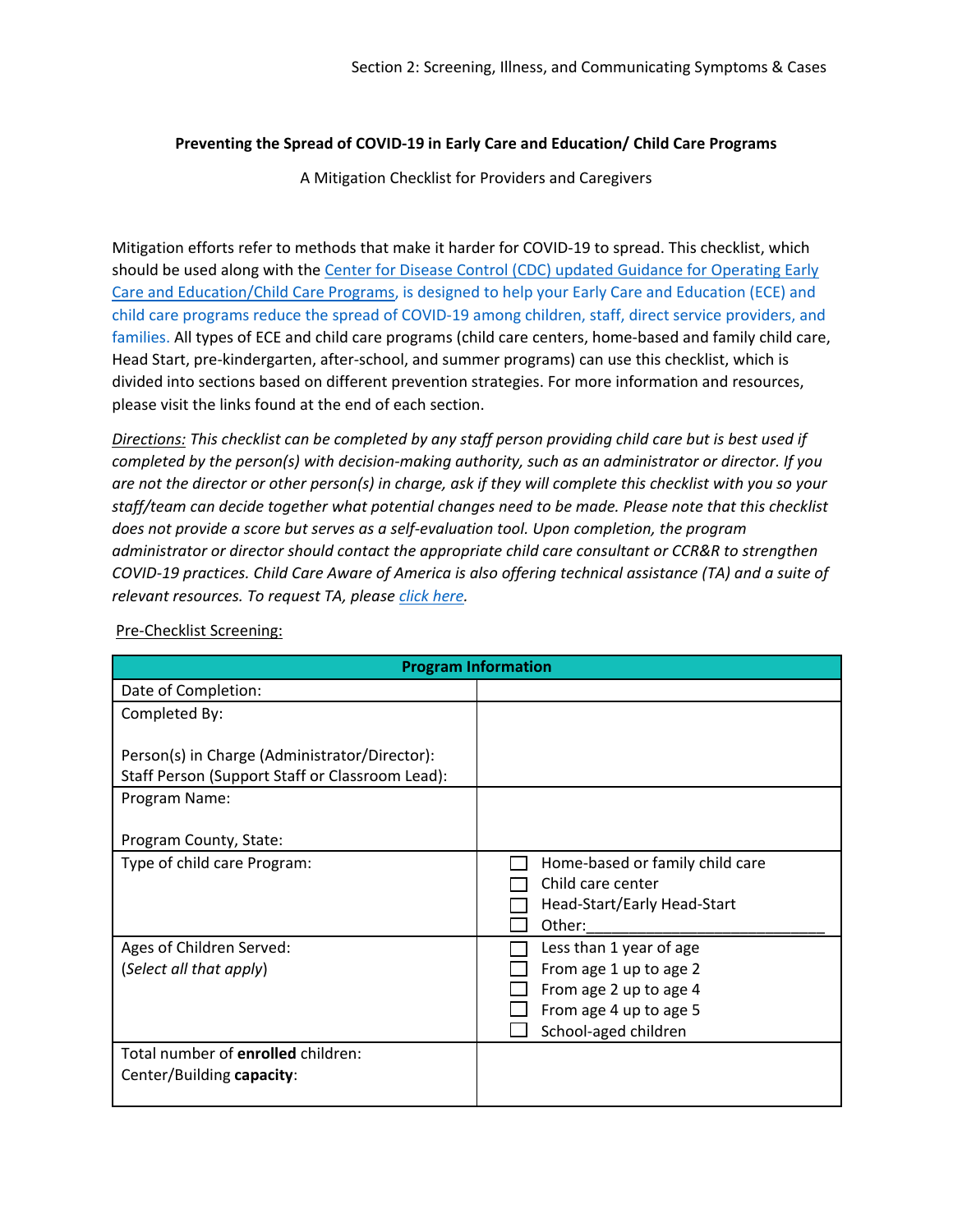| Average number of attending children:            |                                                                                       |
|--------------------------------------------------|---------------------------------------------------------------------------------------|
| (Calculate average over a 4-week period)         |                                                                                       |
| Total number of available classrooms/child-      |                                                                                       |
| occupied spaces:                                 |                                                                                       |
| Total number of in-use classrooms/child-         |                                                                                       |
| occupied spaces:                                 |                                                                                       |
|                                                  |                                                                                       |
| Service capacity of your child care facility:    |                                                                                       |
| (Capacity facility is licensed for)              |                                                                                       |
|                                                  | <b>Staff Information</b>                                                              |
| Total Number of:                                 |                                                                                       |
| Full-Time Staff:                                 |                                                                                       |
| Part-Time Staff:                                 |                                                                                       |
| Administrative/Office Staff:                     | A/O:                                                                                  |
| <b>Other/Support Staff:</b>                      |                                                                                       |
| Do staff travel between programs/sister-         |                                                                                       |
| programs or buildings?                           |                                                                                       |
| (If Yes, please describe how often)              |                                                                                       |
|                                                  | <b>Program Points of Contact (POC)</b>                                                |
|                                                  | For child care homes and similar smaller ECE spaces, please list as most appropriate. |
| COVID-19 Coordinator                             | Name:                                                                                 |
|                                                  | Email:                                                                                |
|                                                  | Phone Number:                                                                         |
| <b>Facility Maintenance</b>                      | Name:                                                                                 |
|                                                  | Email:                                                                                |
|                                                  | Phone Number:                                                                         |
| Local Public Health Agency OR child care         | Name:                                                                                 |
| Consultant                                       | Email:                                                                                |
|                                                  | Phone Number:                                                                         |
|                                                  |                                                                                       |
| State Public Health Agency (Regional Specialist) | Name:                                                                                 |
|                                                  | Email:                                                                                |
|                                                  | Phone Number:                                                                         |
|                                                  | <b>Community Information</b>                                                          |
| Are you familiar with using local/state COVID-19 | Yes                                                                                   |
| websites to find regularly updated information?  | No                                                                                    |
| Does your ECE program direct families and staff  |                                                                                       |
| to a COVID-19 testing facility?                  |                                                                                       |
| (If yes, please provide facility information)    |                                                                                       |
| <b>Additional Information:</b>                   |                                                                                       |
|                                                  |                                                                                       |
|                                                  |                                                                                       |
|                                                  |                                                                                       |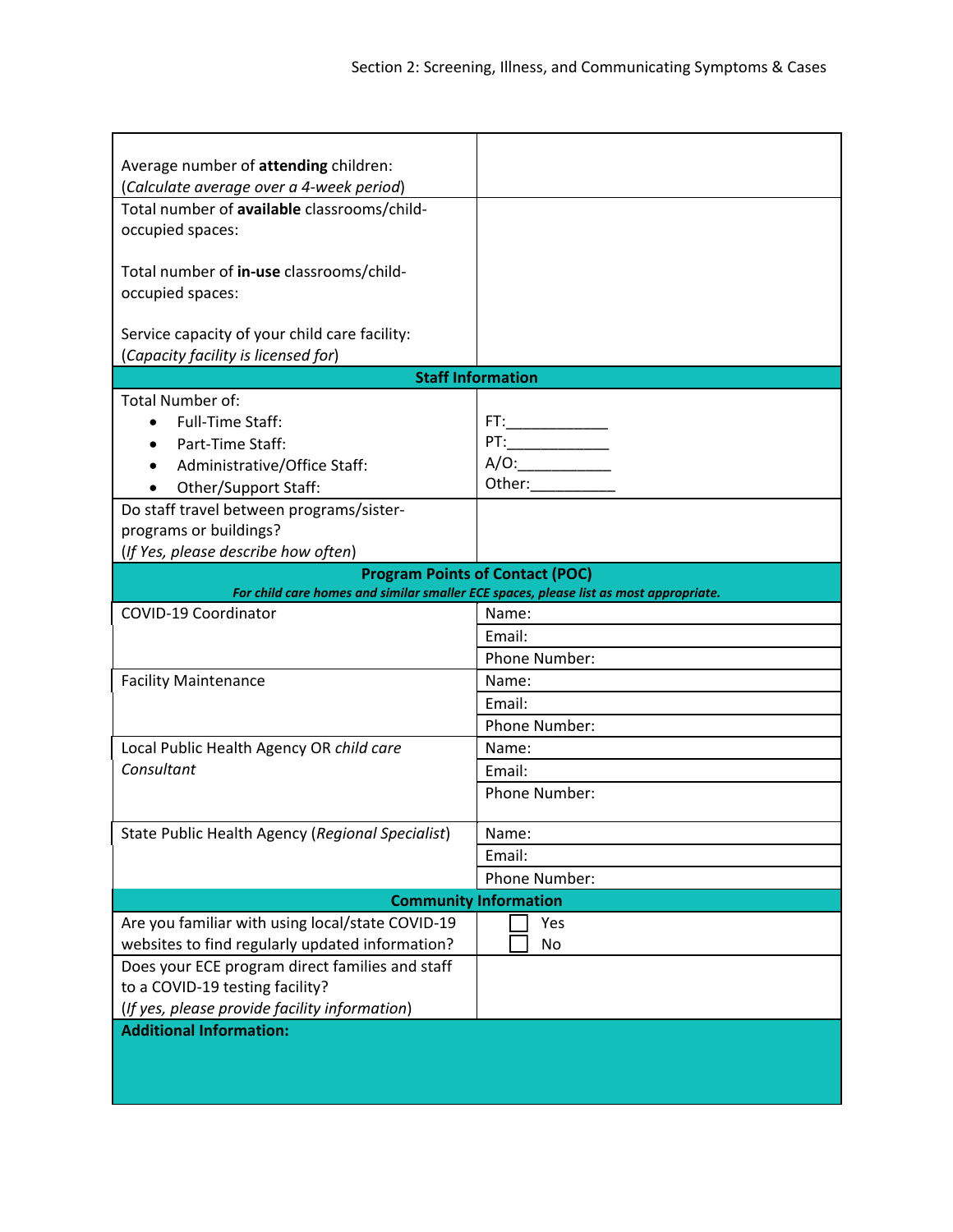## **Section 2: Screening, Illness, and Communicating Symptoms & Cases**

 $\bigcap$  Yes  $\bigcap$  No  $\bigcirc$  Unsure

a. Has it been shared in writing when children and/or staff should not attend the program if they are sick with COVID-19 or similar symptoms, or if they have recently been in close contact with someone with COVID-19, AND how long they should remain isolated or quarantined?

|  | _______ |                                                                                               |
|--|---------|-----------------------------------------------------------------------------------------------|
|  |         | h Has it been shared in writing when children and/or staff who have been unable to attend the |
|  |         | program due to COVID-19 symptoms, infection, or exposure are allowed to return?               |



c. Do you conduct daily health screenings for children, staff, family members, and other visitors upon entry into the building?

|  | ×,<br>I | .      |  |
|--|---------|--------|--|
|  |         |        |  |
|  |         | I<br>- |  |

Yes no Dunsure

d. If you *do not* conduct daily health screenings, do family members, staff, and other visitors self-monitor and report symptoms and/or exposure to COVID-19?

| Yes |  |
|-----|--|
|     |  |

No **No** Unsure

e. Does the program have an isolation area or room that children/students, or staff can use if they begin to have COVID-19 (or other illness?) symptoms while in care?



- 
- $f<sub>1</sub>$  If there is an isolation room for children/students, is there a written plan for monitoring the children in this area/room?

|  | Υρς |
|--|-----|
|--|-----|

No **O** Unsure

 $g<sub>g</sub>$  Does the person(s) in charge know who and how to contact local health officials immediately if there is a case of COVID-19 in your program?



h. Does the program have a plan for notifying positive cases and close contacts to ensure that those who are infected or have potentially been exposed know what actions they should take to remain safe and reduce transmission?



 $Yes$  ( )  $No$  ( ) Unsure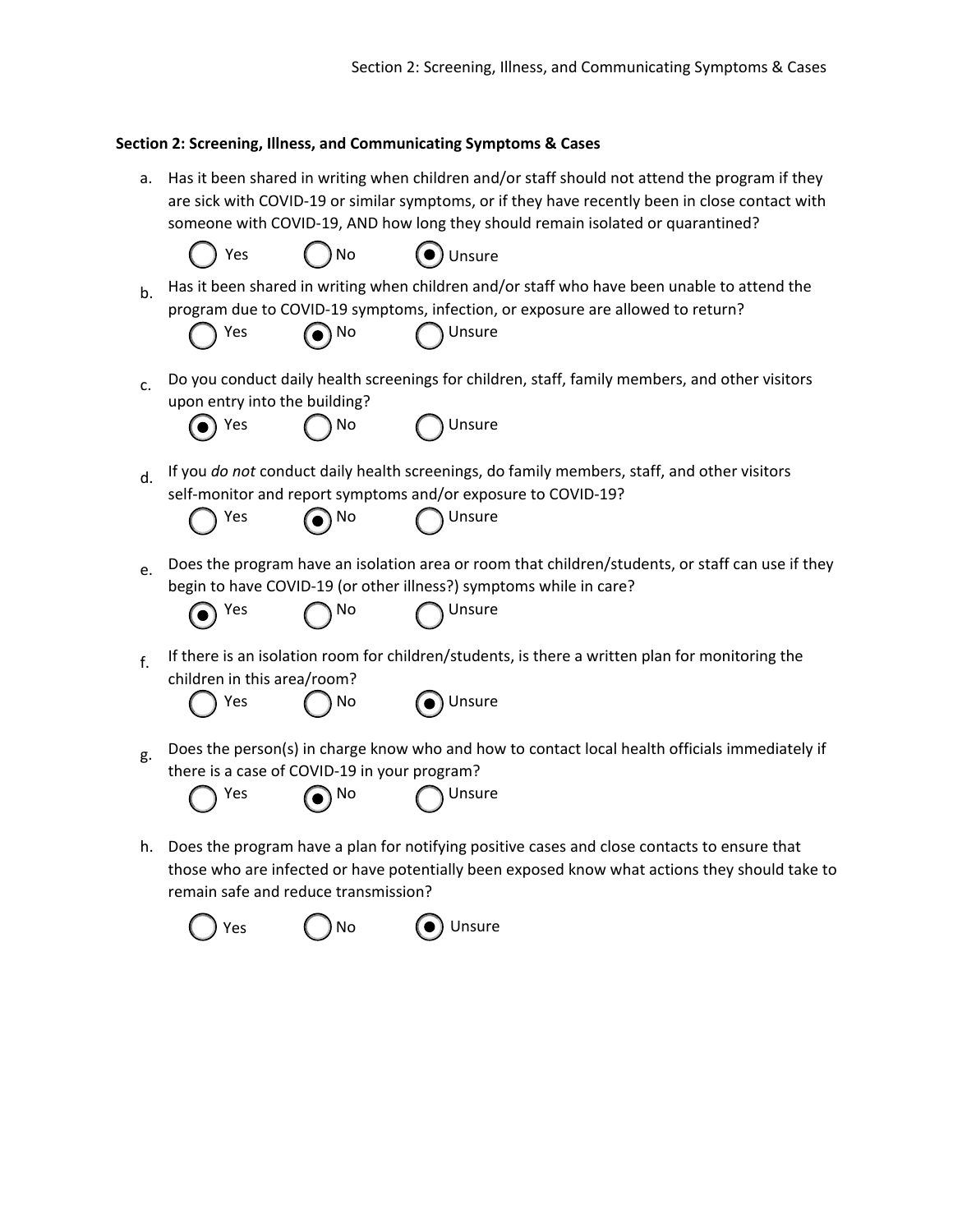Resources & Guidance:

- 1. Refer to the [CDC's screening flowchart](https://www.cdc.gov/coronavirus/2019-ncov/community/schools-childcare/symptom-screening-flowchart.html) to help you determine when individuals should return.
- 2. [Daily health screening](https://nrckids.org/CFOC/Database/3.1.1.1) guidance from National Resource Center for Health and Safety in Child Care and Early Education.
- 3. [CDC's Isolation Quick Guide](https://www.cdc.gov/coronavirus/2019-ncov/downloads/communication/print-resources/COVID-ChildCareProgram-Flowchart-H.pdf)
- 4. Understanding what [symptoms](https://www.cdc.gov/coronavirus/2019-ncov/symptoms-testing/symptoms.html) to look for and using this [CDC's quick guide](https://www.cdc.gov/coronavirus/2019-ncov/downloads/community/schools-childcare/childcare-providers-quick-guide-print.pdf) on what to do when there is a child showing symptoms of COVID-19.
- 5. [COVID-19 vs. the flu chart](https://www.childcareaware.org/wp-content/uploads/2020/10/COVID19FluAndYou-09292020.pdf) from Child Care Aware of America.
- 6. Using digital tools for **Contact Tracing**